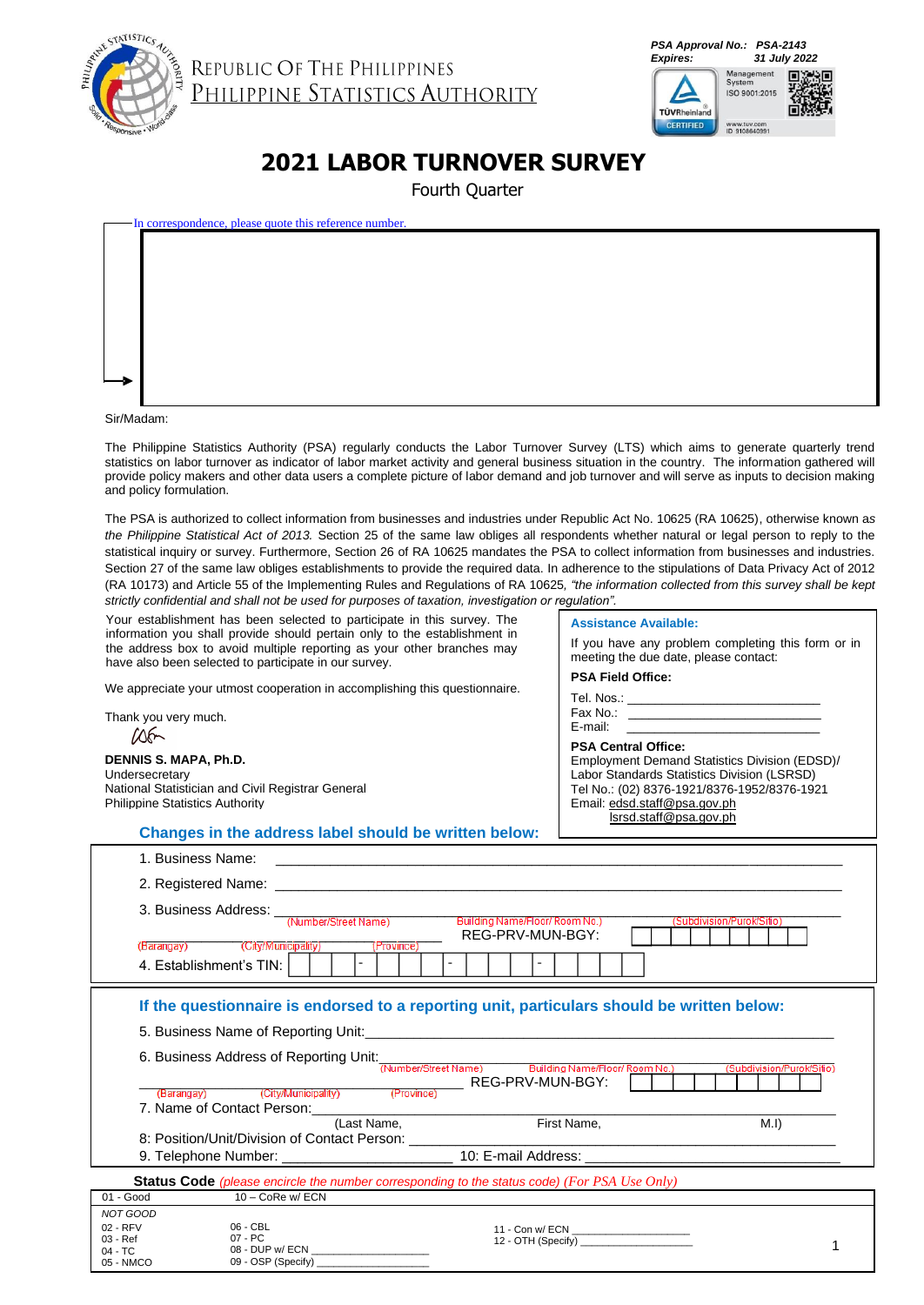### GENERAL INFORMATION

| 1. What is the main economic activity and major product/s<br>or good/s produced by your establishment?                                                                                                                                                                                                                                                                                                                                                                                                                                                                                                                                                                                                                                                                                                |  | 2009 PSIC Code:                                                                                                                                                                                                                                                                                                                                                                                                                                                                                                                    |                            |                 |  |
|-------------------------------------------------------------------------------------------------------------------------------------------------------------------------------------------------------------------------------------------------------------------------------------------------------------------------------------------------------------------------------------------------------------------------------------------------------------------------------------------------------------------------------------------------------------------------------------------------------------------------------------------------------------------------------------------------------------------------------------------------------------------------------------------------------|--|------------------------------------------------------------------------------------------------------------------------------------------------------------------------------------------------------------------------------------------------------------------------------------------------------------------------------------------------------------------------------------------------------------------------------------------------------------------------------------------------------------------------------------|----------------------------|-----------------|--|
| A. Main Economic Activity                                                                                                                                                                                                                                                                                                                                                                                                                                                                                                                                                                                                                                                                                                                                                                             |  | (For PSA Use Only)                                                                                                                                                                                                                                                                                                                                                                                                                                                                                                                 |                            |                 |  |
| education.<br>B. Major products/goods produced or sold<br>or type of service rendered<br>or motion picture production.                                                                                                                                                                                                                                                                                                                                                                                                                                                                                                                                                                                                                                                                                |  | Main economic activity - activity that contributes the biggest or major<br>portion of the gross income or revenues of the establishment, e.g.,<br>mining of metal ores, manufacture of food products, retail trade, or<br>Major products/goods or services - specific product/goods produced<br>or service given by the establishment, e.g., gold, ice cream, electricity,<br>residential buildings, automotive parts, fast food, shipping, universal<br>banking, security agencies, private tertiary education, private hospital, |                            |                 |  |
| Establishment - an economic unit engaged in one or predominantly one kind of economic activity under a single ownership<br>or control at a single fixed location, e.g., mine, factory, store, bank, or restaurant.<br>For multi-unit enterprises with different outlets and branches or whose activities are located at different locations,<br>each branch or outlet is considered an establishment.<br>For firms engaged in activities which may be physically dispersed such as mining, construction, real estate<br>development, transportation, communication, etc., the establishment is the <b>base</b> from which the personnel operate to                                                                                                                                                    |  |                                                                                                                                                                                                                                                                                                                                                                                                                                                                                                                                    |                            |                 |  |
| carry out their activities or from which they are paid.                                                                                                                                                                                                                                                                                                                                                                                                                                                                                                                                                                                                                                                                                                                                               |  |                                                                                                                                                                                                                                                                                                                                                                                                                                                                                                                                    | <b>Fourth Quarter 2021</b> |                 |  |
| <b>ITEM OF INQUIRY</b>                                                                                                                                                                                                                                                                                                                                                                                                                                                                                                                                                                                                                                                                                                                                                                                |  | <b>October</b>                                                                                                                                                                                                                                                                                                                                                                                                                                                                                                                     | <b>November</b>            | <b>December</b> |  |
| <b>TOTAL EMPLOYMENT</b>                                                                                                                                                                                                                                                                                                                                                                                                                                                                                                                                                                                                                                                                                                                                                                               |  | (1)                                                                                                                                                                                                                                                                                                                                                                                                                                                                                                                                | (2)                        | (3)             |  |
| <b>II. LABOR TURNOVER</b>                                                                                                                                                                                                                                                                                                                                                                                                                                                                                                                                                                                                                                                                                                                                                                             |  |                                                                                                                                                                                                                                                                                                                                                                                                                                                                                                                                    |                            |                 |  |
| A. Total Accessions (New Hires) (sum of A.1 and A.2)                                                                                                                                                                                                                                                                                                                                                                                                                                                                                                                                                                                                                                                                                                                                                  |  |                                                                                                                                                                                                                                                                                                                                                                                                                                                                                                                                    |                            |                 |  |
| A.1. Expansion of business activity                                                                                                                                                                                                                                                                                                                                                                                                                                                                                                                                                                                                                                                                                                                                                                   |  |                                                                                                                                                                                                                                                                                                                                                                                                                                                                                                                                    |                            |                 |  |
| A.2. Replacement of separated workers                                                                                                                                                                                                                                                                                                                                                                                                                                                                                                                                                                                                                                                                                                                                                                 |  |                                                                                                                                                                                                                                                                                                                                                                                                                                                                                                                                    |                            |                 |  |
| B. Total Separations (sum of B.1 and B.2)                                                                                                                                                                                                                                                                                                                                                                                                                                                                                                                                                                                                                                                                                                                                                             |  |                                                                                                                                                                                                                                                                                                                                                                                                                                                                                                                                    |                            |                 |  |
| B.1.Layoff and Displacement/Dismissal (Employer-initiated)<br>(sum of a, b, and c)                                                                                                                                                                                                                                                                                                                                                                                                                                                                                                                                                                                                                                                                                                                    |  |                                                                                                                                                                                                                                                                                                                                                                                                                                                                                                                                    |                            |                 |  |
| Business Condition (sum of a.1 to a.9)<br>a.                                                                                                                                                                                                                                                                                                                                                                                                                                                                                                                                                                                                                                                                                                                                                          |  |                                                                                                                                                                                                                                                                                                                                                                                                                                                                                                                                    |                            |                 |  |
| a.1 Lack of Market                                                                                                                                                                                                                                                                                                                                                                                                                                                                                                                                                                                                                                                                                                                                                                                    |  |                                                                                                                                                                                                                                                                                                                                                                                                                                                                                                                                    |                            |                 |  |
| a.2 Financial Loss                                                                                                                                                                                                                                                                                                                                                                                                                                                                                                                                                                                                                                                                                                                                                                                    |  |                                                                                                                                                                                                                                                                                                                                                                                                                                                                                                                                    |                            |                 |  |
| a.3 Reorganization                                                                                                                                                                                                                                                                                                                                                                                                                                                                                                                                                                                                                                                                                                                                                                                    |  |                                                                                                                                                                                                                                                                                                                                                                                                                                                                                                                                    |                            |                 |  |
| a.4 Mergers/Change in Management                                                                                                                                                                                                                                                                                                                                                                                                                                                                                                                                                                                                                                                                                                                                                                      |  |                                                                                                                                                                                                                                                                                                                                                                                                                                                                                                                                    |                            |                 |  |
| a.5 Project Completion/End of Contract                                                                                                                                                                                                                                                                                                                                                                                                                                                                                                                                                                                                                                                                                                                                                                |  |                                                                                                                                                                                                                                                                                                                                                                                                                                                                                                                                    |                            |                 |  |
| a.6 Automation/Modernization/installation of labor-<br>saving devices                                                                                                                                                                                                                                                                                                                                                                                                                                                                                                                                                                                                                                                                                                                                 |  |                                                                                                                                                                                                                                                                                                                                                                                                                                                                                                                                    |                            |                 |  |
| a.7 Retrenchment/Downsizing                                                                                                                                                                                                                                                                                                                                                                                                                                                                                                                                                                                                                                                                                                                                                                           |  |                                                                                                                                                                                                                                                                                                                                                                                                                                                                                                                                    |                            |                 |  |
| a.8 Closing or Cessation of Operations                                                                                                                                                                                                                                                                                                                                                                                                                                                                                                                                                                                                                                                                                                                                                                |  |                                                                                                                                                                                                                                                                                                                                                                                                                                                                                                                                    |                            |                 |  |
| a.9 Others, specify (e.g. due to COVID-19 Pandemic)                                                                                                                                                                                                                                                                                                                                                                                                                                                                                                                                                                                                                                                                                                                                                   |  |                                                                                                                                                                                                                                                                                                                                                                                                                                                                                                                                    |                            |                 |  |
|                                                                                                                                                                                                                                                                                                                                                                                                                                                                                                                                                                                                                                                                                                                                                                                                       |  |                                                                                                                                                                                                                                                                                                                                                                                                                                                                                                                                    |                            |                 |  |
|                                                                                                                                                                                                                                                                                                                                                                                                                                                                                                                                                                                                                                                                                                                                                                                                       |  |                                                                                                                                                                                                                                                                                                                                                                                                                                                                                                                                    |                            |                 |  |
| Total Employment - refers to the number of persons who worked or received pay from the establishment.<br>This includes the following: 1) Working Owners - owners who are actively engaged in the management of the establishment but do not<br>receive regular pay; 2) Unpaid Workers - persons working without pay and work for at least 1/3 of the working time normal to the<br>establishment; and 3) Paid Employees - include full-time/part-time workers; employees on paid leaves (e.g.,<br>sick/vacation/maternity/holiday/study leave); and employees working away from the establishment but paid by and under the control of the<br>firm. Excluded are workers hired through contractor/agency, workers on indefinite leave, workers paid purely on commission<br>without employer control. |  |                                                                                                                                                                                                                                                                                                                                                                                                                                                                                                                                    |                            |                 |  |

*Labor Turnover - refers to the changes in the employment of an establishment resulting from accessions and separations.*

*Accessions (New Hires)– refer to permanent or temporary additions to employment in the establishment due to 1) expansion of business activity and 2) replacement of separated workers and employment resulting from changes in methods/technology of production or service.*

*Separations - refer to terminations of employment due to a) layoffs or terminations initiated by the employers due to economic reasons (e.g., lack of market, financial losses, redundancy, end of contract) and non-economic reasons (e.g., gross negligence, AWOL) and b) quits or terminations initiated by the employees*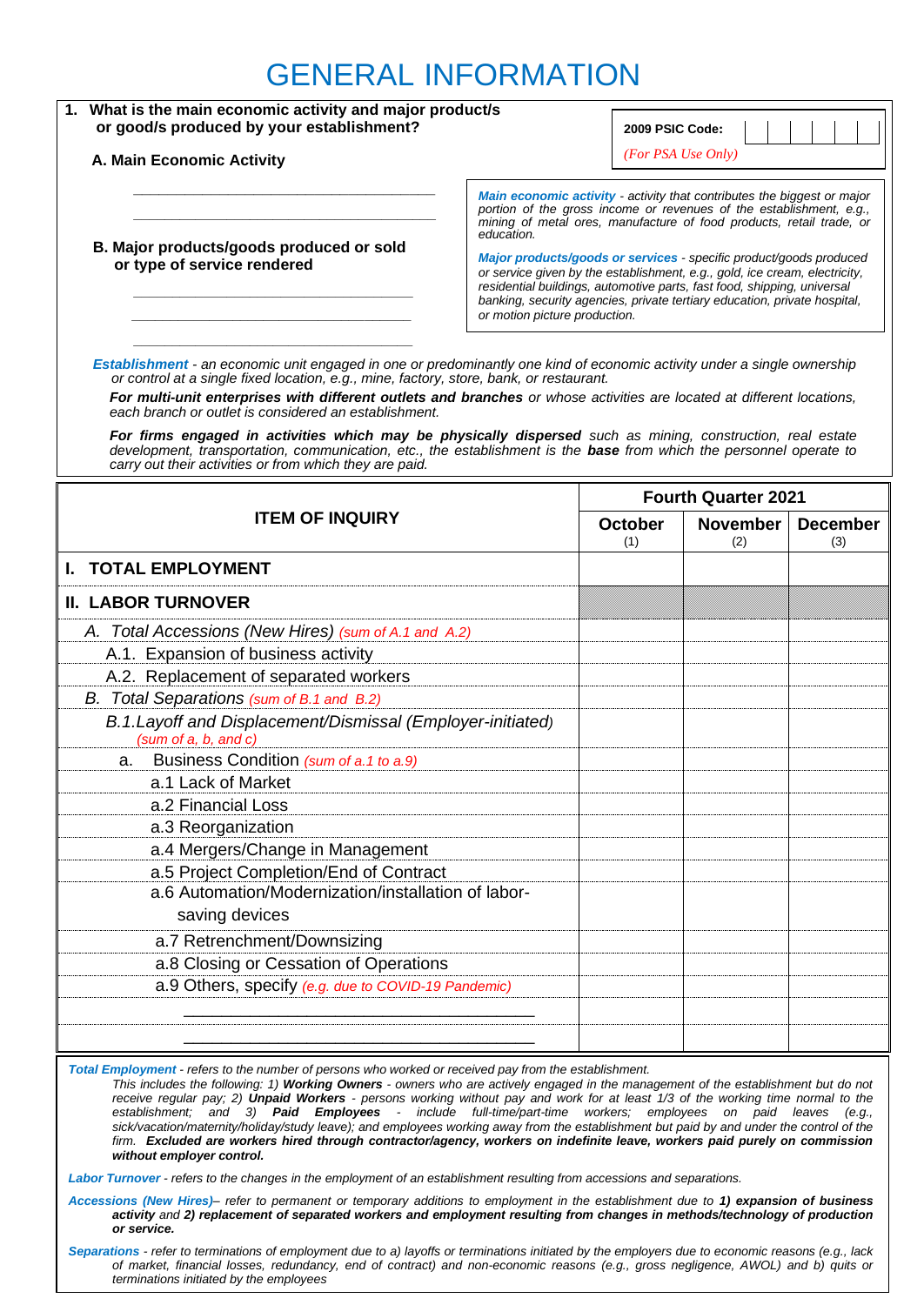|                                                                                      | <b>Fourth Quarter 2021</b> |                        |                        |  |  |
|--------------------------------------------------------------------------------------|----------------------------|------------------------|------------------------|--|--|
| <b>ITEM OF INQUIRY</b>                                                               | <b>October</b><br>(1)      | <b>November</b><br>(2) | <b>December</b><br>(3) |  |  |
| <b>II.B. Total Separations (continued)</b>                                           |                            |                        |                        |  |  |
| Management prerogative towards disciplinary action<br>b.<br>(sum of $b.1$ to $b.6$ ) |                            |                        |                        |  |  |
| b.1 Absence Without Leave (AWOL)                                                     |                            |                        |                        |  |  |
| b.2 Serious misconduct or willful disobedience                                       |                            |                        |                        |  |  |
| b.3 Gross and habitual neglect of duties                                             |                            |                        |                        |  |  |
| b.4 Fraud or willful breach of trust                                                 |                            |                        |                        |  |  |
| b.5 Commission of crime or offense                                                   |                            |                        |                        |  |  |
| b.6 Others, specify _                                                                |                            |                        |                        |  |  |
| Other Reasons (sum of c.1 to c.4)<br>c.                                              |                            |                        |                        |  |  |
| c.1 Failure rating on performance                                                    |                            |                        |                        |  |  |
| c.2 Failure to meet agency/establishment's standards                                 |                            |                        |                        |  |  |
| c.3 Health reasons                                                                   |                            |                        |                        |  |  |
| c.4 Others, specify                                                                  |                            |                        |                        |  |  |
| B.2 Quits (Employee-initiated) (sum of a to c)                                       |                            |                        |                        |  |  |
| a. AWOL                                                                              |                            |                        |                        |  |  |
| Retirement<br>b.                                                                     |                            |                        |                        |  |  |
| Resignation (sum of c.1 to c.6)<br>C.                                                |                            |                        |                        |  |  |
| c.1 Hired by another company                                                         |                            |                        |                        |  |  |
| c.2 To work abroad                                                                   |                            |                        |                        |  |  |
| c.3 Family considerations                                                            |                            |                        |                        |  |  |
| c.4 Personal issues                                                                  |                            |                        |                        |  |  |
| c.5 To study                                                                         |                            |                        |                        |  |  |
| c.6 Others, specify                                                                  |                            |                        |                        |  |  |
|                                                                                      |                            |                        |                        |  |  |
| III. TOTAL AGENCY-HIRED WORKERS (if any)                                             |                            |                        |                        |  |  |
| III.A. Total Accessions (New Hires) (sum of a to e)                                  |                            |                        |                        |  |  |
| <b>Security Services</b><br>a.                                                       |                            |                        |                        |  |  |
| Janitorial<br>b.                                                                     |                            |                        |                        |  |  |
| Human resource<br>C.                                                                 |                            |                        |                        |  |  |
| Finance/Accounting<br>d.                                                             |                            |                        |                        |  |  |
| Others, specify<br>е.                                                                |                            |                        |                        |  |  |
|                                                                                      |                            |                        |                        |  |  |
| III.B. Total Separations (indicate reason for separation) (sum of a to e)            |                            |                        |                        |  |  |
| a.                                                                                   |                            |                        |                        |  |  |
| b.                                                                                   |                            |                        |                        |  |  |
| c.                                                                                   |                            |                        |                        |  |  |
| d.                                                                                   |                            |                        |                        |  |  |
| е.                                                                                   |                            |                        |                        |  |  |

*Agency hired workers - workers employed by the contractors to perform or complete a job, work, or service pursuant to a service agreement within or outside the premises of the establishment. They are excluded from the total employment of the establishment.*